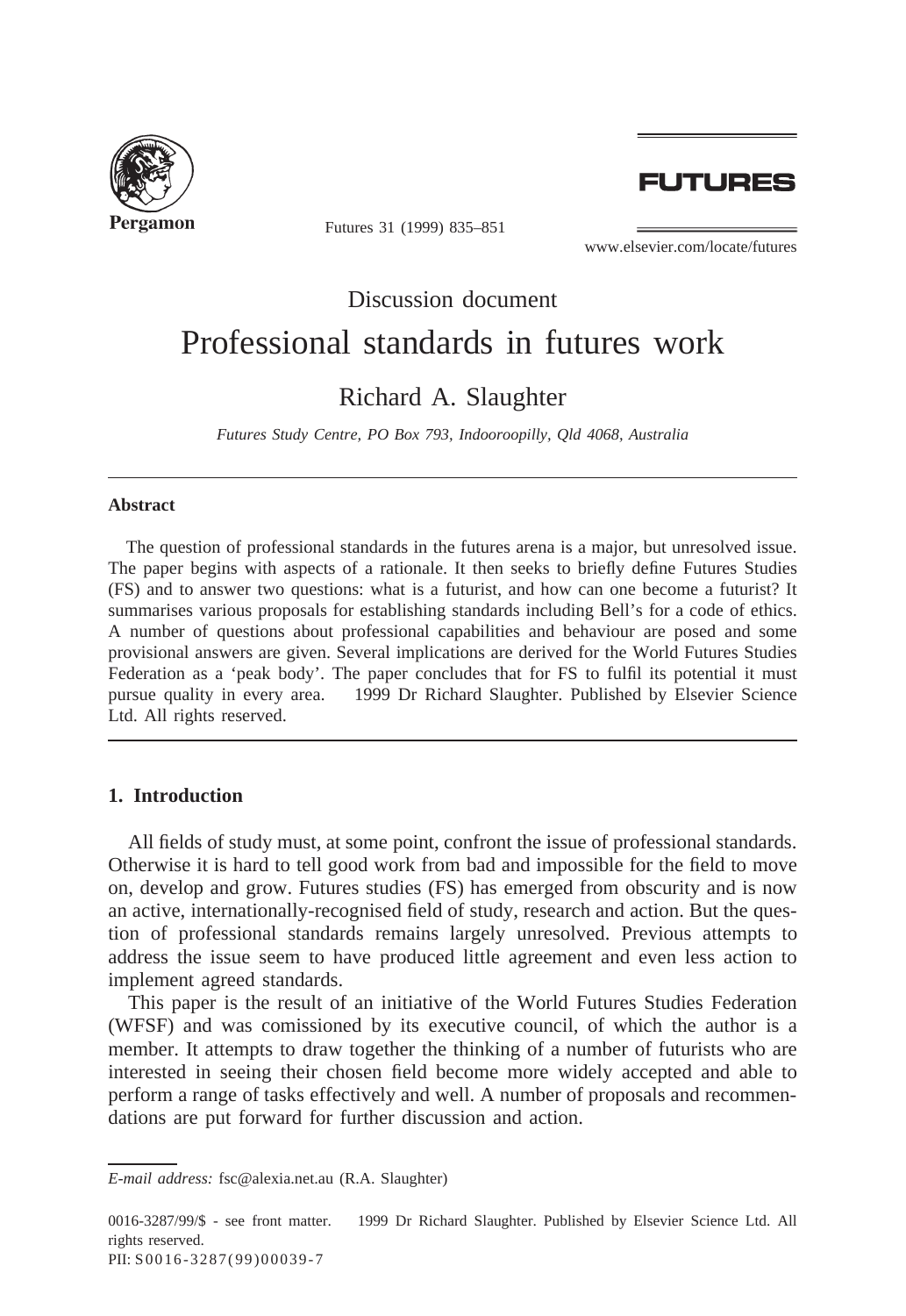## **2. Elements of a rationale**

There are at least four reasons why futures practitioners should be interested in, and actively supporting, attempts to develop a coherent set of standards for the field.

## *2.1. Self-definition*

At present anyone wishing to call themselves a futurist can do so without fear that this claim will be challenged or that it need be substantiated. This means that a wide variety of gurus, charlatans, self-publicists and amateurs are hawking their wares without compunction around the world and, in some cases, bringing the field of FS into disrepute. This obviously misrepresents what 'real' futurists consider that they are about and impairs the wider search for legitimation. Some clear ways are needed of defining who is a futurist (and who not) and of assessing the quality of their work.

## *2.2. Legitimation*

All fields of enquiry must pass through a process of academic, professional and social legitimation. There is simply no other way for them to be taken seriously. This is particularly so in the advanced and interrogative discourses of higher education and enquiry. Dislike though we may the often abstracted, self-serving and "ivory towerlike" aspects of some university administrations, these institutions nevertheless contain many of the intellectual gate-keepers of our time. It is essential that FS not only reach the necessary standards of intellectual and methodological rigour, but also be widely seen to do so.

#### *2.3. Effectiveness*

The study of futures is not sf, and it is certainly not entertainment. It embodies a number of serious attempts and sustained aspirations to:

- 1. create a new level of awareness about the historical situation (context, dilemmas) of humanity;
- 2. to provide some essential tools that will allow us to guide our delicately-poised and over-extended civilisation toward more desirable ends than those now in prospect; and
- 3. to clearly distinguish some of the many alternative structures, policies, courses of action, social innovations etc. that are, or could be, involved.

Clearly these are historically-unprecedented tasks. It follows that the attempt to pursue them, and all the many sub-tasks and projects associated with them, must be carried out such that stated aims for any such work be unambiguously achieved, or, at least properly and seriously engaged. Hence there is a need to define the nature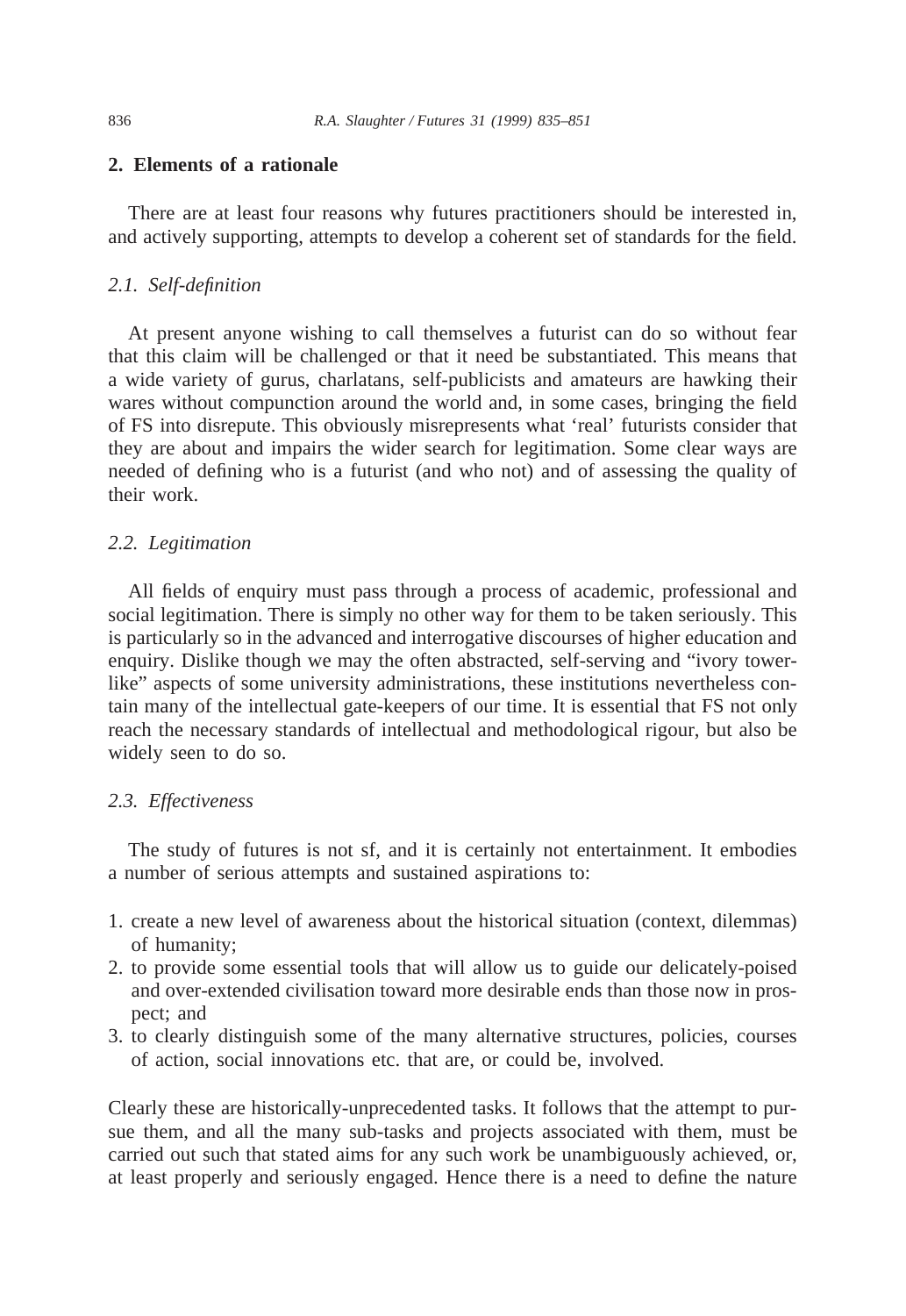of different kinds of futures work and to identify appropriate standards and measures of effectiveness with each.

## *2.4. Quality control*

Associated with the above is a need to know how, in any context, to tell good work from bad. A brief summary of 'good work' is: work which is clearly productive and which achieves the positive aims and goals that it set out to achieve. 'Bad work' may be defined as work that is mystificatory, unclear, aligned with the interests of regressive social entities and/or motivated by lower-level human motives such as power, greed, or, in a word, ego. Hence the self-understanding of futurists needs to be of a very high order such that they can frame tasks correctly and make sound judgements about the quality and value of what they produce.

## **3. A note on professionalisation**

The process of establishing professional standards in futures work will obviously have the effect of staking out territory and excluding some from participation in certain activities on the grounds of inexperience, lack of rigour etc. But this does not mean that those who are excluded on the basis of collectively-decided professional standards should be also excluded from the wider cultural ramifications of futures work which, by definition, involves everyone, or should do so. Rather, the establishment of standards should be seen as part of the necessary modus operandi of any field of human endeavour. Drivers without fine motor control do not enter professional racing. Writers who cannot spell or master syntax do not (often) get published. Similarly, those who choose to make futures studies a profession must expect that they will necessarily submit to the standards established in that context. Those who reject such standards should be free to challenge them. Indeed, challenging orthodoxy is a necessary part of the evolution of disciplines. But this should never mean that shoddy work is acceptable or that non-standard claims of validity, truth and effectiveness should be uncritically adopted.

What is being sought here is a set of collective judgments about what matters in FS which can be used to establish viable professional standards. The latter will certainly evolve over time as the collective judgements of the profession themselves evolve and change.

In summary, professional standards are necessary for the reasons given. The fact that they will give rise to some challenges and perhaps even conflicts (over definitional power, for instance) in no way diminishes the need for them. On the contrary, the further development of FS and its wider implementation now depends, to no small degree, on the formulation and acceptance of such standards. If this does not happen, then FS will be relegated to the sidelines and will not achieve its full potential.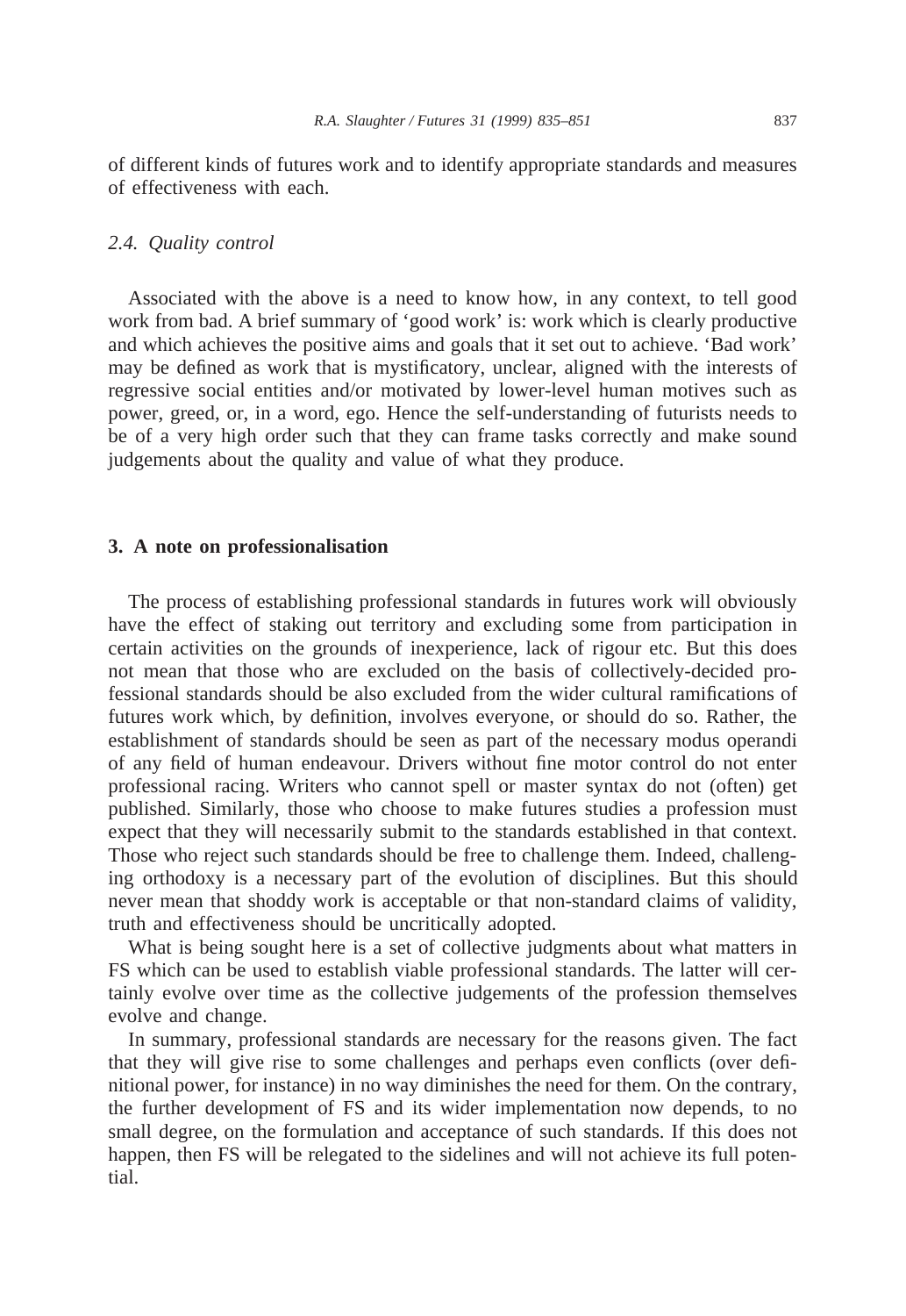#### **4. Background to futures studies**

Informal futures thinking is as old as organised human activity. The shaping of stone axes, the building of stone walls, the many ways that human societies have prepared for the contingencies of famine or war—all show that humans have long sought to understand 'what the future holds' and to use this knowledge in their dayto-day affairs. The oracle at Delphi achieved mythological significance in this sense and the ambiguous quatrains of Nostradamus have provided generations of soothsayers with a reliable source of material to profitably bedazzle the unitiated. These long-standing sources of interest in the future are grounded in perennial psychological and practical needs (routine predictability, avoidance of hazard etc.). But with the advent of the industrial revolution the innate patterns of traditional human needs were transformed. Briefly, the settled world of tradition was disrupted by a series of powerful processes which included urbanisation, industrialisation and colonisation. The multiple effects of these widespread revolutions rendered the future more problematic than it had ever been historically. Quite new forces were beginning to enter history, particularly those driven by new technologies [1].

By the beginning of the 20th century these processes had overturned traditional 'settled' ways of life entirely, vastly increased the human population, established a global infrastructure of unprecedented impact and reach, and started to undermine the ecological integrity of the planet. Historical events such as the sinking of the Titanic, the first and second world wars and, finally, the dropping of the first nuclear bomb in 1945 completed the process of making 'the future' problematic. The insight steadily dawned that there was no longer 'a future' at all but, rather, a vast array of possible futures, some of them not particularly pleasant, which beckoned (or repelled) according to one's insights, interests and aspirations.

It is from this macro-historical shift that the formal study of the future emerged. At first the motivating interests were either literary or strategic. The former led to the well-known literature of Utopianism and speculation on 'things to come'. The latter focussed initially on the logistics of mass warfare and, later, the internal strategic needs of large organisations such as government departments and corporations. War-gaming largely gave way to strategic management and marketing. Forecasting, trend analysis and scenarios were the main methodologies. But then a number of early futures pioneers began to see the possibility of a very different futures enterprise. This later, more facilitative and egalitarian approach, was taken up by educators, social innovators and others, some of whom called themselves "futurists". The first futurist meetings were held in the late 1960s and early 1970s, which is when the World Future Society, the World Futures Studies Federation and the French organisation Futuribles began. The methods favoured by these later groups were more focused on imaging, visioning and public involvement in the collective process of future-building.

Since then, the field has diversified and matured. Futurists now work for the military, for corporations, for educational organisations, for themselves and occasionally even for governments. While the first rapid growth of interest in FS occurred in the USA and Europe this was, I think, for historical reasons, not substantive ones. That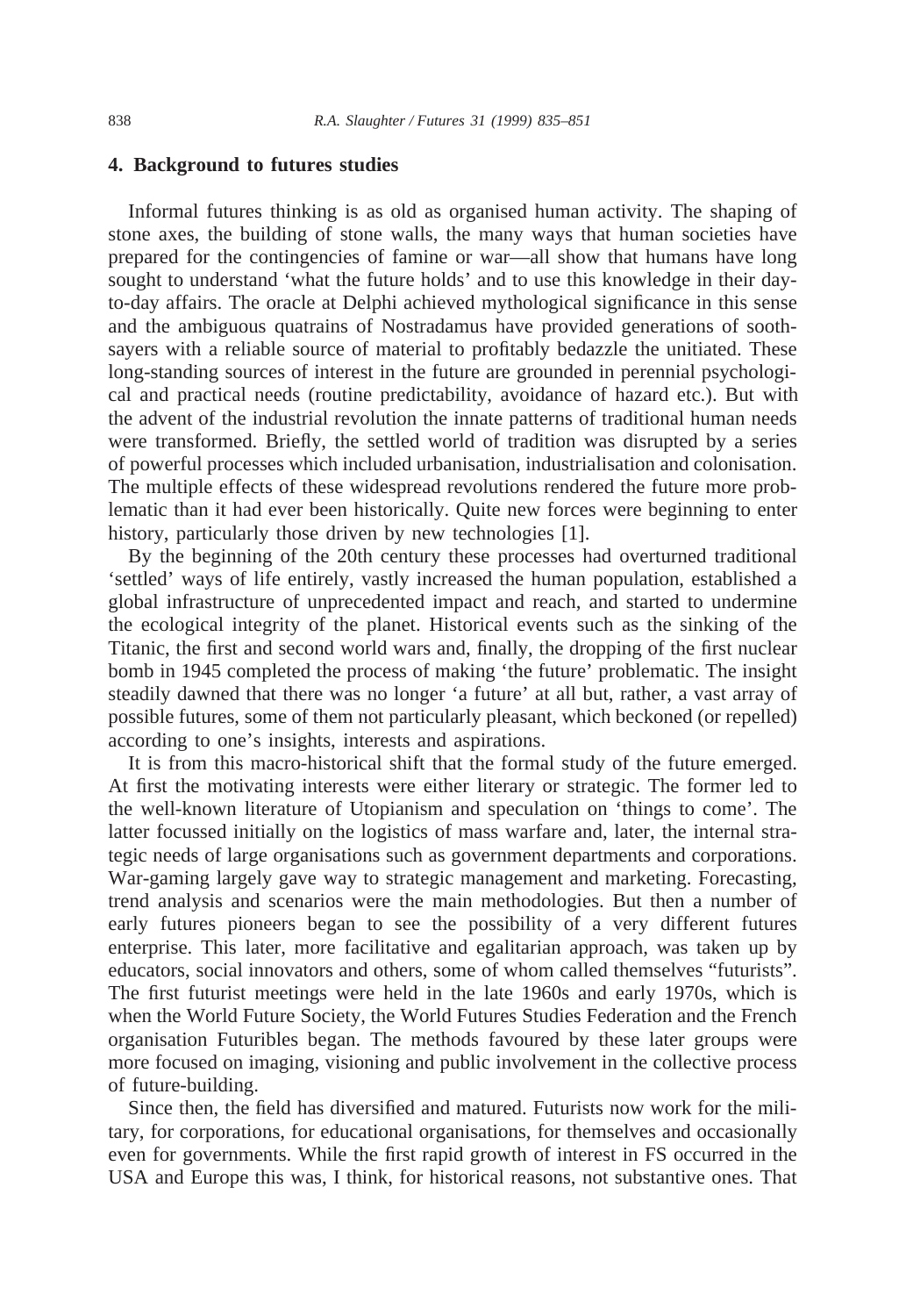is, it was these two regions that encountered modernity first—in the form of freeways, shopping malls, suburbia, pollution and so on. They also had the resources to pursue the dreams of modernity and to find out that those dreams had unexpected costs and dangers. However, and it is a very significant 'however', the impulses that drive futures work cannot, and should not, be identified exclusively with these two areas. Hence it is a mistake to over-identify futures work with North America and Europe. Rather, we should recognise that, while there is a preponderance of practicing futurists in these places, the same underlying impulses are also operating elsewhere too. But the historical conditions of the "non-West" are frequently such as to mitigate against a similar rapid development of futures interest and capability there. There are multiple reasons for this. They include: the after-effects of colonisation, poverty, exploitive economic relationships, regional warfare and cultural conflict.

Nevertheless, the impulse to comprehend the vast panorama of the span of possible futures is universal and is beginning to be expressed in forms other than those pioneered by Western futurists. Evidence of this can be seen in the work of non-Western futurists such as Adesida, Yamaguchi, Yazaki and Kim. The intellectual frameworks that emerge from the fusion of Western and non-Western thinking arise from the work of those who draw on a wider range of sources than were available to the early pioneers. The work of Nandy, Sardar and Inaytullah is critically important here. Collectively, it is beginning to sketch out a more universal and de-colonised vision of FS. It is a vision that draws fully on the work of Western pioneers but also brings into play concepts, frameworks and exemplars from other cultures. Thus it is now possible to consider different cultural conceptions of time, different ways of understanding 'growth' or 'progress', different images of, and designs for, the global system. Futures studies has thus become grounded in a vast array of associated fields and cultural understandings. This provides for much of its richness; but it also underscores the need for some sort of order, some kind of standards.

#### **5. What is futures studies?**

The above leads to the question about what is futures studies? Two answers from the 1970s are as follows. The first, from Prof. Henry David in 1970 proposes that: futures research may be defined as 'the intellectual form in which a society renders account to itself of its probable and possible futures' [2].

A more detailed formulation was suggested by Eleonora Masini and Knut Samset in 1975. In their formulation:

futures studies... is a field of intellectual and political activity concerning all sectors of the psychological, social, economic, political and cultural life, aiming at discovering and mastering the extensions of the complex chains of causalities, by means of conceptualisations, systematic reflections, experimentations, anticipations and creative thinking. Futures studies therefore constitute a natural basis for subnational, national and international, and both interdisciplinary and trans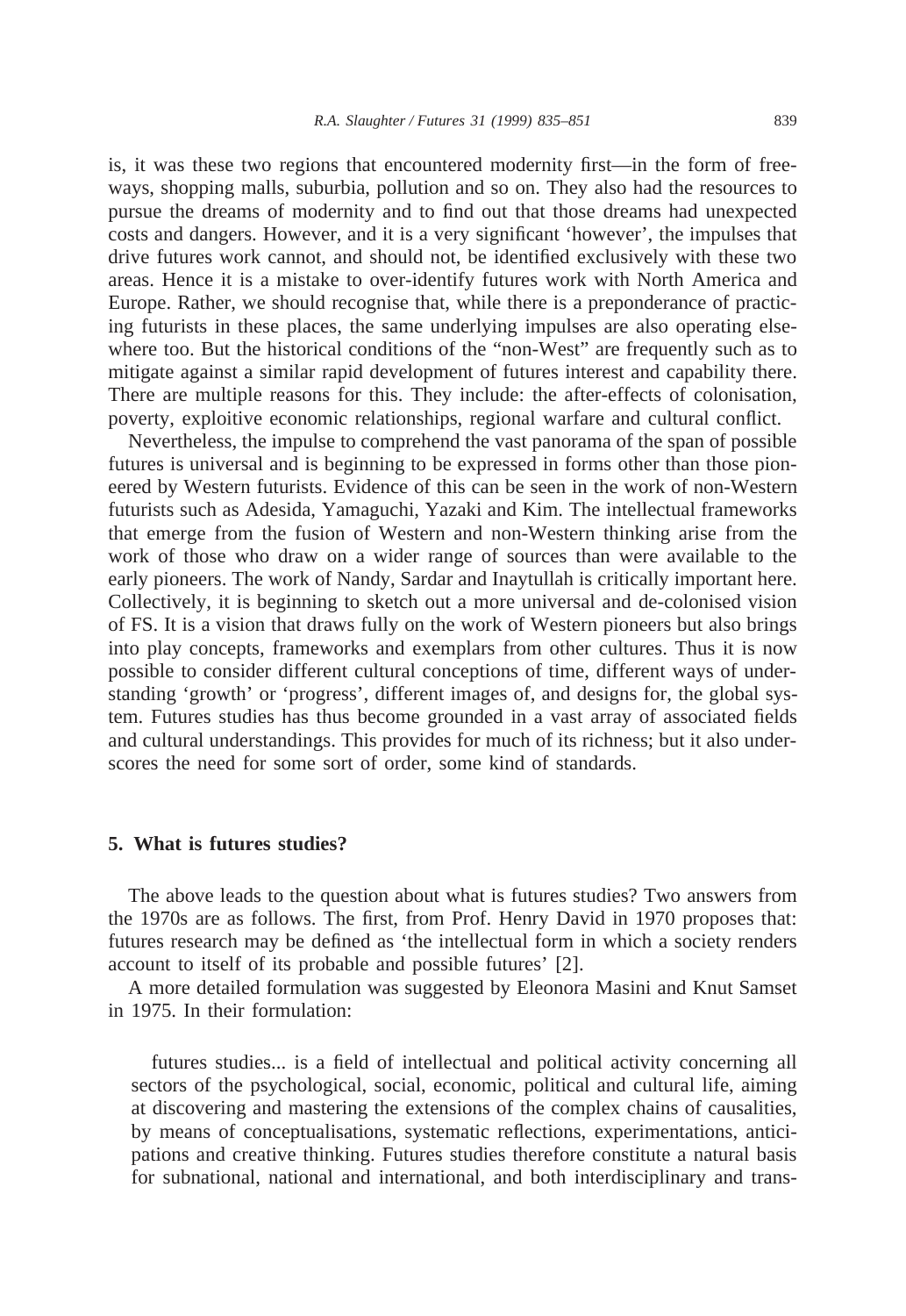disciplinary activities tending to become a new forum for the basis of political decision making [3].

Another attempt to define the emerging field of FS was made by Roy Amara in 1981. He wrote in the dominant American empirical tradition and saw it as an exploration of possible, probable and preferable futures [4]. However, by the 1990s it was perhaps more appropriate to consider it as an emerging 'metadiscipline'. 'Meta-' because of the way it integrates material, data, ideas, tools etc from a wide variety of sources; and 'discipline' because when done well it clearly supports disciplined enquiry into the constitution of human futures [5].

At the end of the 1990s it is possible to distinguish four main 'traditions', or paradigmatic ways of framing and approaching futures work, within FS. These are as follows.

1. The empirical/analytic tradition

This is basically data-driven, positivistic, often corporate and hence identified most strongly with North American sources. The names of Herman Kahn and Julian Simon are often identified with this approach.

2. The critical/comparative tradition

This is a more socially-critical approach which recognises different approaches to knowledge and its use, and different social interests. It takes a more comparative approach and is linked with this writer, Hazel Henderson and Sohail Inayatullah, among others.

3. The activist/participatory tradition

This is very much about facilitation and activism. Hence it has links with some of the social movements that are close to FS, such as the peace, women's and environmental movements. The approach is expressed most directly in workshop formats such as those created and implemented by Robert Jungk, Elise Boulding, Warren Zieglar and Joanna Macy.

4. The multicultural/global tradition

This more recent approach springs from the emergence of FS, and its underlying concerns, from many non-Western contexts. It has been supported by UNESCO and by the courses run in various countries by the WFSF. Those associated with this arena include Zia Sardar, Tony Stevenson and Sohail Inayatullah, as well as a growing number of non-Western futurists.

Besides these four traditions, or paradigms, of futures work, there are also a number of substantive levels at which this work can take place. In 1993 I identified four possible levels, as follows [6].

1. *Pop futurism*

This is trite, superficial work. It is media-friendly and often seen in weekend newspaper supplements and on brief tv features. It is summed up by statements such as: 'how science and technology are improving our lives and creating the future.' This is the world of the fleeing image and the transient sound-bite. It is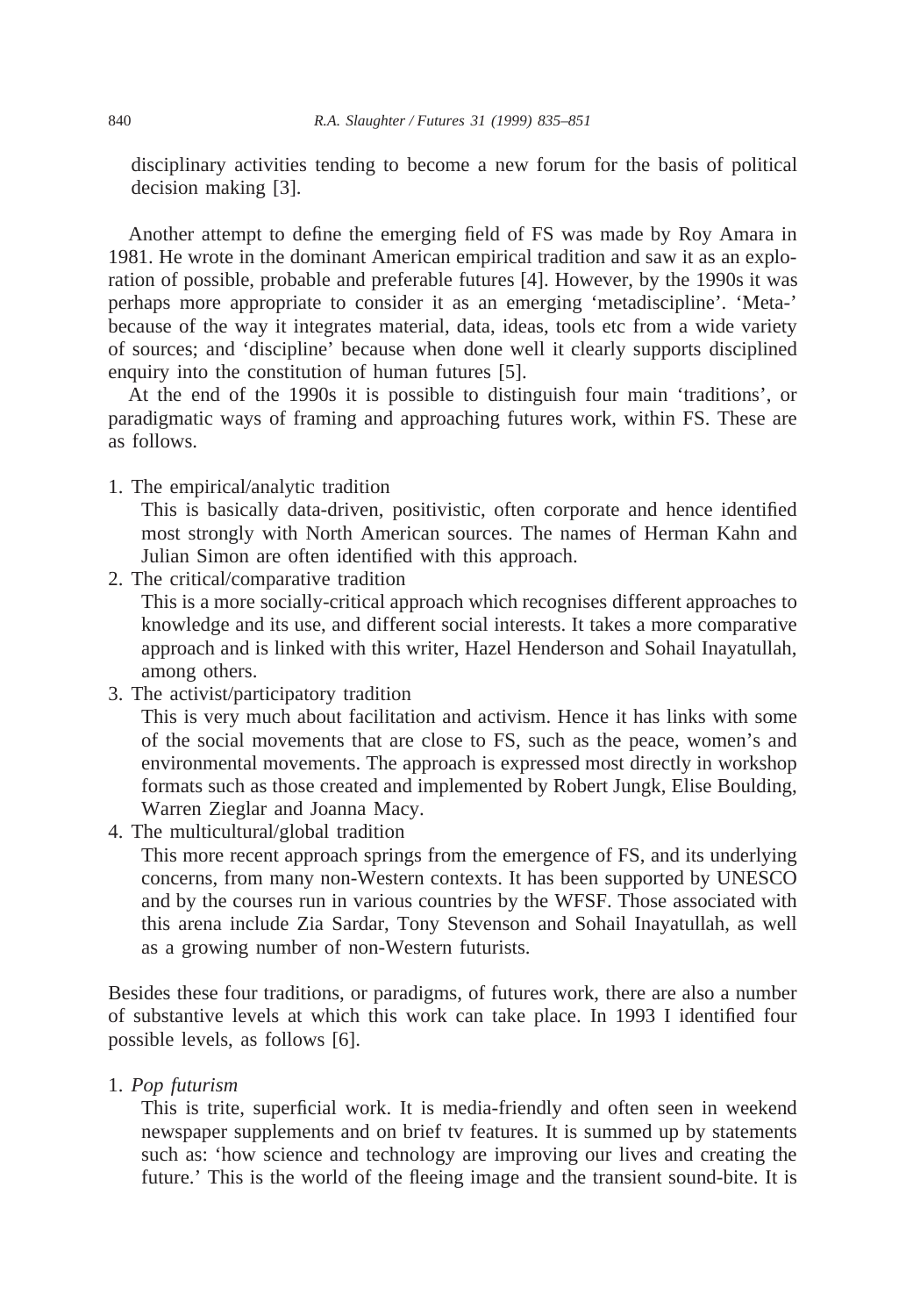eminently marketable, but bereft of theory. It arguably detracts from "real" futures work (ie. work with useful social consequences).

2. *Problem-oriented work*

This is more serious work. It looks at the ways that societies and organisations are responding, or should respond, to the challenges of the near-term future. So it is largely about social rules and regulations. It emerges most typically in, e.g. environmental legislation and organisational innovations, particularly in business—which often gives the impression of being 'stranded' at this level.

3. *Critical futures studies*

Critical work attempts to 'probe beneath the surface' of social life and to discern some of the deeper processes of meaning-making, paradigm formation and the active influence of obscured worldview commitments (eg. 'growth is good'; 'nature is merely a set of utilitarian resources' etc). It utilises the tools and insights that have emerged within the humanities and which allow us to 'interrogate', question and critique the symbolic foundations of social life and—this is the real point—hence to discern the grounds of new, or renewed, options. Properly understood, the deconstructive and reconstructive aspects of high quality futures work balance each other in a productive fusion of methods.

4. *Epistemological futures work*

Here is where FS merges into the foundational areas that feed into the futures enterprise and provide part of its substantive basis. Hence philosophy, ontology, macrohistory, the study of time, cosmology etc are all relevant at this deep level.

Thus futures studies has developed both breadth and depth over the last forty years or so. It is now a globally-distributed metadiscipline which is taught in a number of universities and which increasingly has the 'clout', as well as the clarity and force, to impact policy debates and support the emergence of much-needed social innovations. It provides interpretative or propositional knowledge about the future, updates this regularly, assess the quality of emerging understandings and uses them for a range of socially-useful purposes. Twenty years ago such claims might have seemed far-fetched, but today they are arguably not so—a fact which is demonstrated by recent work such as Wendell Bell's two volume opus *The Foundations of Futures Studies*, the *Knowledge Base of Futures Studies* series and a special issue of the journal *American Behavioural Science*, edited by Jim Dator [7–9]. In short, FS has come of age.

## **6. What is a futurist?**

A futurist is someone who has learned how to study the future (as a symbolic realm of understanding) and understands how to use this knowledge to enable others to identify options and choices in the present. The point of studying the future is to move away from a passive or fatalistic acceptance of what may happen to an active and confident participation in creating positively desired futures. Some futurists work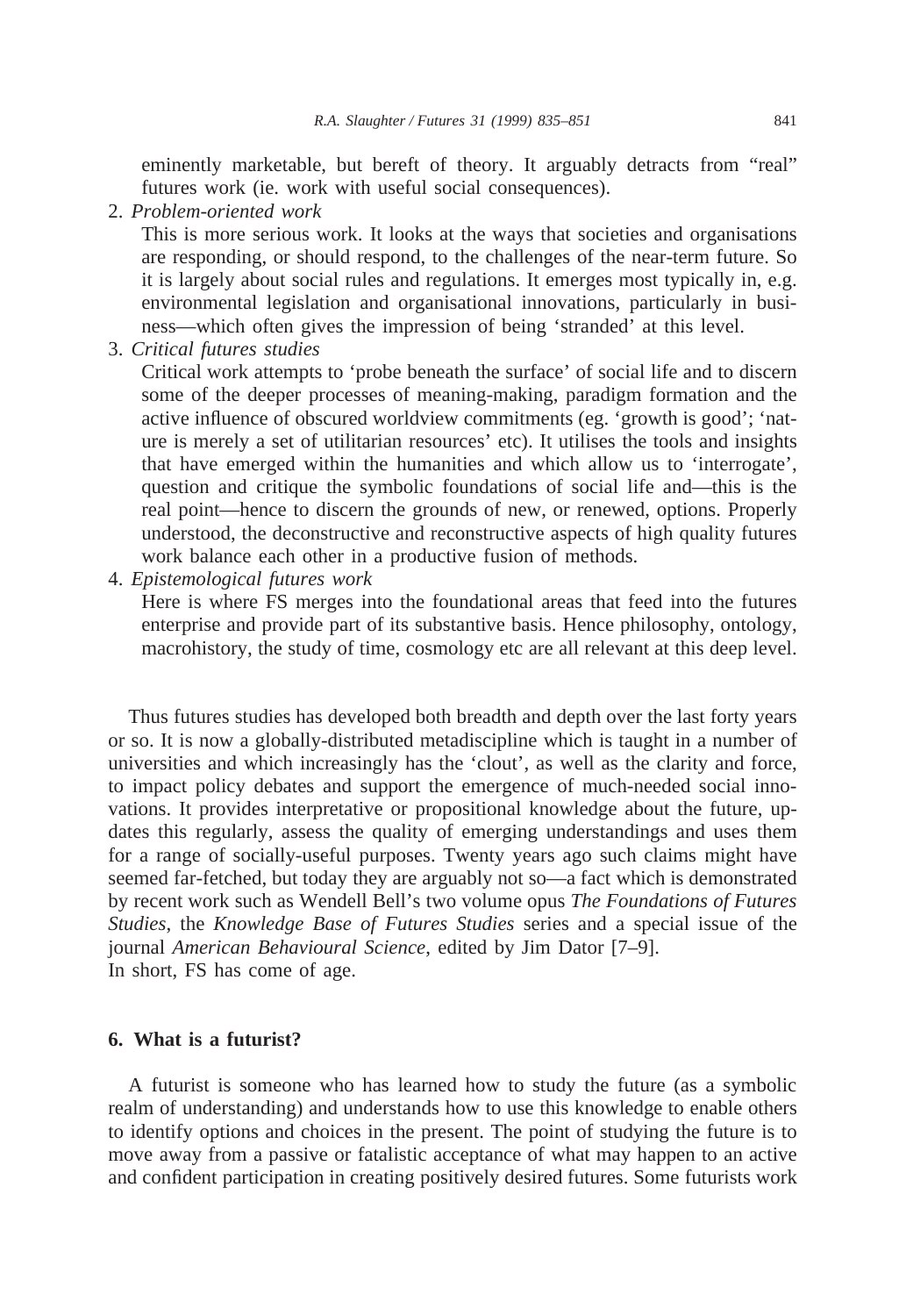for companies or government departments, some teach in schools or universities, some work for non-government organisations and consulting futurists work in all these areas.

Most futurists believe that the future can be shaped by the careful and responsible exercise of human will and effort. Futurists differ in many of their views, but most agree that individuals, organisations and cultures that attempt to move into the future blindly are taking unnecessary risks. So they would agree that we need to understand and apply foresight in our private, public and professional lives.

Futurists believe that 'forewarned is forearmed' and 'a stitch in time saves nine'.

## **7. How does one become a futurist?**

A futurist has learned about the futures field and become competent in its ideas and methods. A futurist has studied part of the futures literature, knows how to use some of its ideas and methods and is able to help others use futures ideas, knowledge and methods. A futurist is likely to take an active interest in a professional futures organisation such as the World Future Society or the World Futures Studies Federation. He/she is likely to communicate regularly with other futurists around the world and attend futures conferences. He/she will actively help others to understand and apply the forward view. It is not possible to become a futurist simply by appropriating the name (although unfortunately many people still do this at the present time, and sanctions have not yet been developed to prevent them from laying symbolic claim to the term and what it stands for).

Becoming a futurist is likely to include several of the following activities:

- mastering a specific area of the futures literature;
- contributing to the futures literature;
- becoming proficient in the use of one or more futures methodologies;
- O taking a course in FS at a tertiary institution or via distance education;
- $\bullet$  teaching others to be futurists or to develop futures skills;
- taking part in futures conferences;
- being actively involved in one or more social innovations;
- helping to further develop the field and to enhance the quality of its work;
- O understanding the rationales for futures work and communicating these in appropriate ways in a variety of contexts and media; and
- listening to "other voices" and bringing them into the global futures conversation.

Or, as Jim Dator put it in 1972, "I would think it much preferable for each futurist to be positively engaged in furthering the techniques, methods and theories upon which we can base a science of the future" [10]. While some might debate the claim to 'science', the notion of being *positively engaged* is perhaps one of the keys to being a futurist.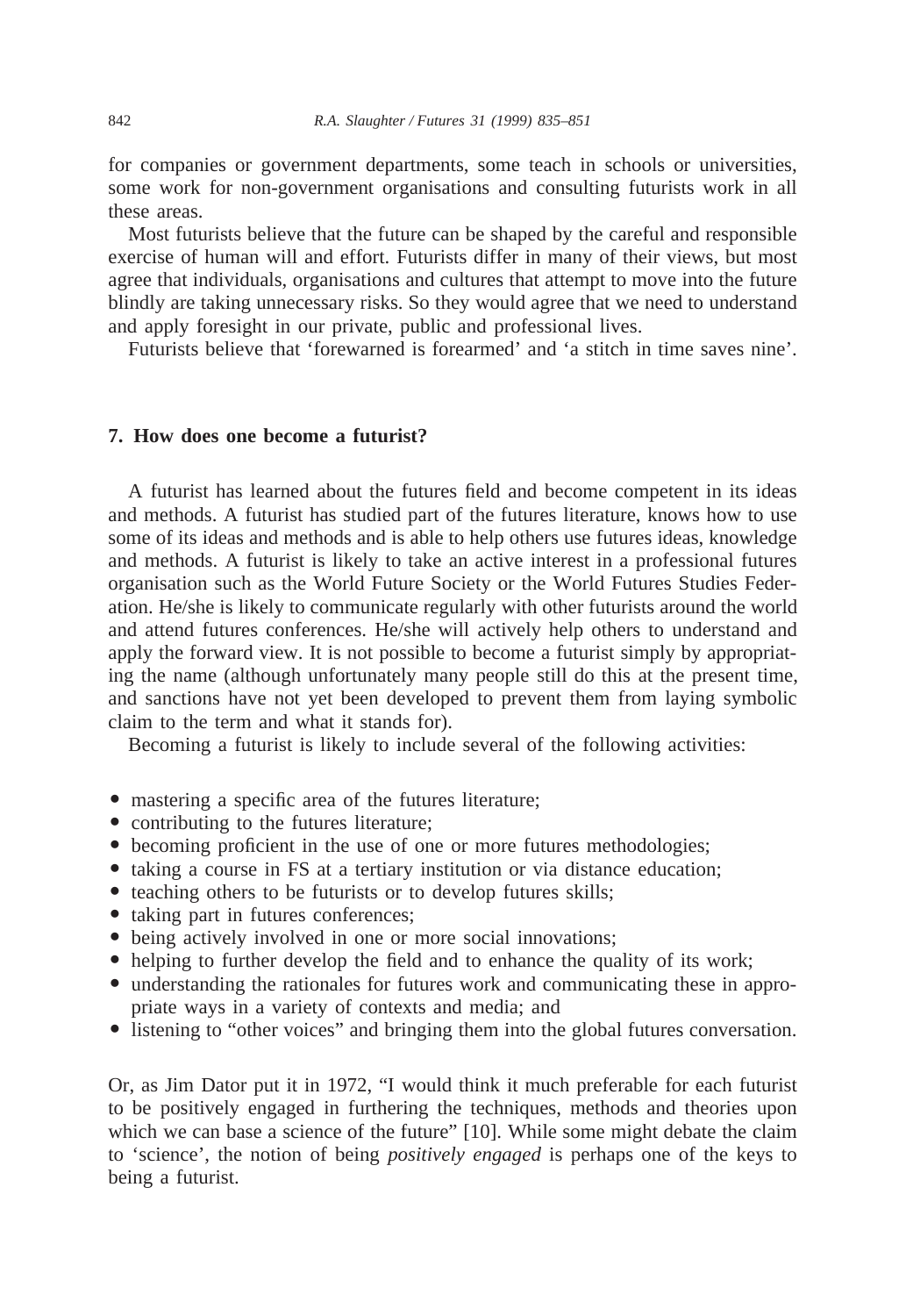## **8. Establishing quality in futures work**

Quality is perhaps more essential in FS than in many other fields. Since the subject of the field (i.e. 'the future') is problematic, it follows that futures work should be carried out according to the most rigorous professional standards. This amounts to a reversal of the popular view of FS as 'flaky', 'speculative' activity that is often dismissively associated with crystal ball gazing. The reversal of popular misconceptions is a priority task for the field since they constitute an impediment on the path toward full legitimation and acceptance. In this context, it should be noted that second-rate futures work is worse than none at all since it provides spurious grounds for the dismissal of the whole enterprise.

There have been a number of attempts to outline just what 'quality' in futures work means. In 1973 Yehezkel Dror set out six features of good futures studies and six 'commandments' for practicing futurists. In this view, good futures studies involved the following elements.

- 1. Value sensitivity explication and analysis.
- 2. The appropriate use of creativity and imagination.
- 3. A commitment to improving methodology.
- 4. The integration of multidimensional and combinatorial elements.
- 5. A clinical attitude together with deep human concern.
- 6. Diverse outputs.

The six 'commandments' were as follows.

- 1. Every person coming to a conference on futures studies should... read at least ten books on futures studies methodologies.
- 2. Ideas must be developed in depth.
- 3. The desired outputs of futures studies should be such that specific activities can be oriented toward more specific goals.
- 4. Strict self-discipline is essential.
- 5. Combine an open mind with selectivity.
- 6. The number of basic assumptions which serve as bases for thinking in FS should be increased [11].

These add up to a demanding intellectual agenda. In 1981 Roy Amara set out a more 'user friendly' framework to help practitioners know 'how to tell good work from bad'. His criteria are summarised below.

Testing conceptual explicitness

- 1. Are the futurists basic premises about the field made explicit?
- 2. Are the specific purposes of the activity made explicit?
- 3. Are the principle values espoused by the producers of the output made explicit?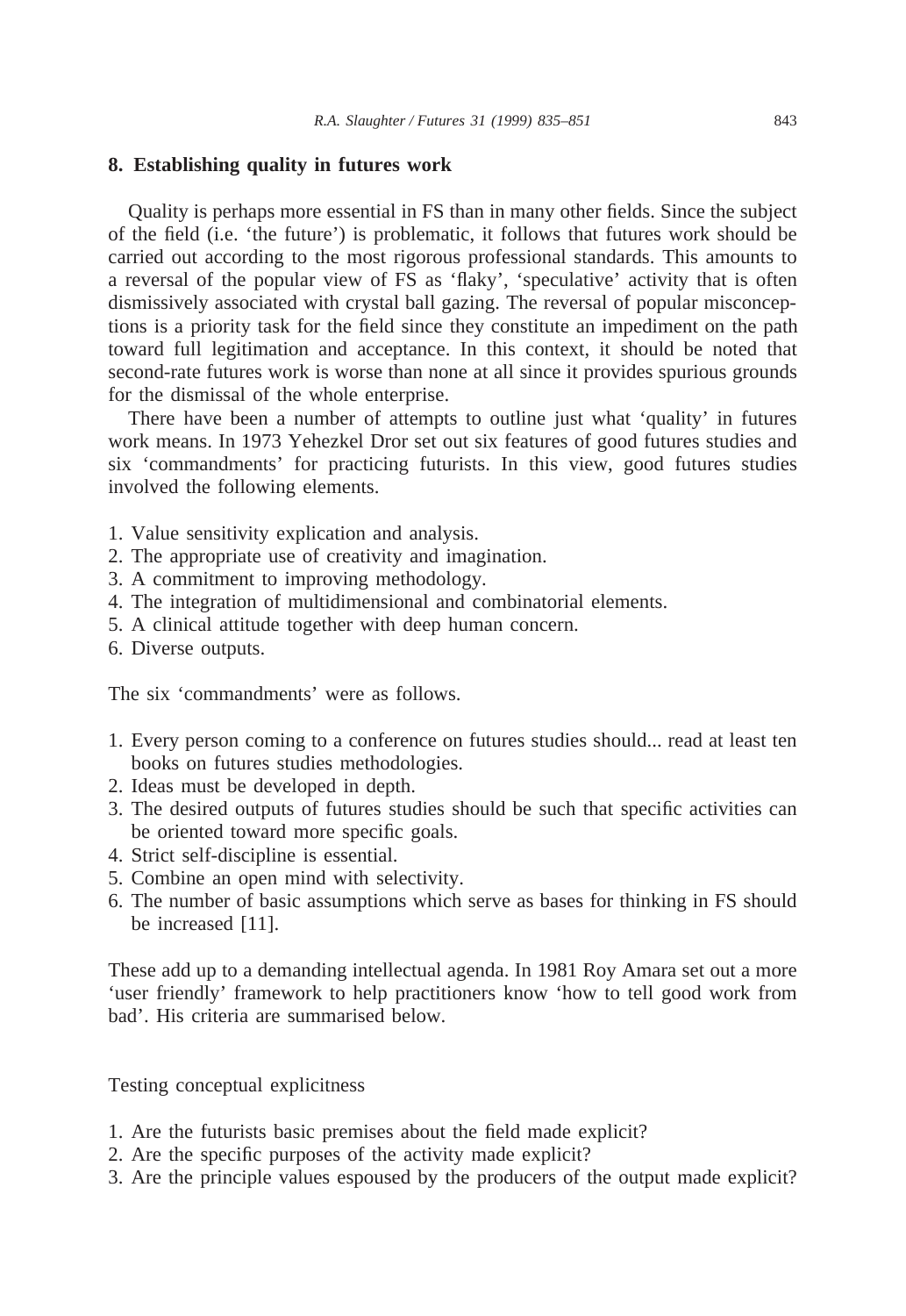Testing analytical clarity

- 1. Are the processes and methods used to achieve results made explicit?
- 2. Does the product include a description of change processes?
- 3. Is there enough time to act?

Testing a product's usefulness

- 1. Is the product clear and specific?
- 2. Is the product credible?
- 3. Is the product effective in changing perceptions or guiding action?

Four other criteria are mentioned as desirable by Amara. They are: plausibility, reproducability, value explicitness and impact explicitness [12].

More recently, Dror returned to the topic in an essay on Futures Studies for Contemplation and Action, in which he depicts some of the dangers facing FS. He wrote:

Futures studies is wide open to well-intended but ignorant dramatists because, firstly, it lacks clear criteria for quality assessment, and secondly, it is not based on any well-defined domain of knowledge. "True believers" proudly raise the flag of futures studies, and make self-assured predictions on whatever they happen to regard as desirable or undesirable. Charlatans and would-be gurus crowd every futures studies meeting, encouraged by the irrationality of post-modern public debate, propelled by the mystical charm of the new millennium [13].

To deal with these concerns, he proposed a number of quality criteria. In summary, these are as follows.

- 1. Clarity about the foundations of FS.
- 2. The ability to engage in 'thinking in history'.
- 3. Making explicit assumptions about human nature.
- 4. A frank examination of values.
- 5. Taking a broad view of the future context.
- 6. The critical use of imagination.
- 7. The ability to engage in work characterised by 'sophisticated uncertainty' [14].

To these we should also add the following.

- 1. Futurists should be aware of the futures tradition they are working in and the cultural assumptions embedded within it.
- 2. Any particular piece of work should be located at one or more of the four main levels (from pop futurism to deep epistemology).
- 3. High quality futures work will often require the integration of 'hard' (quantitative) methodologies with 'soft' (interpretative) ones.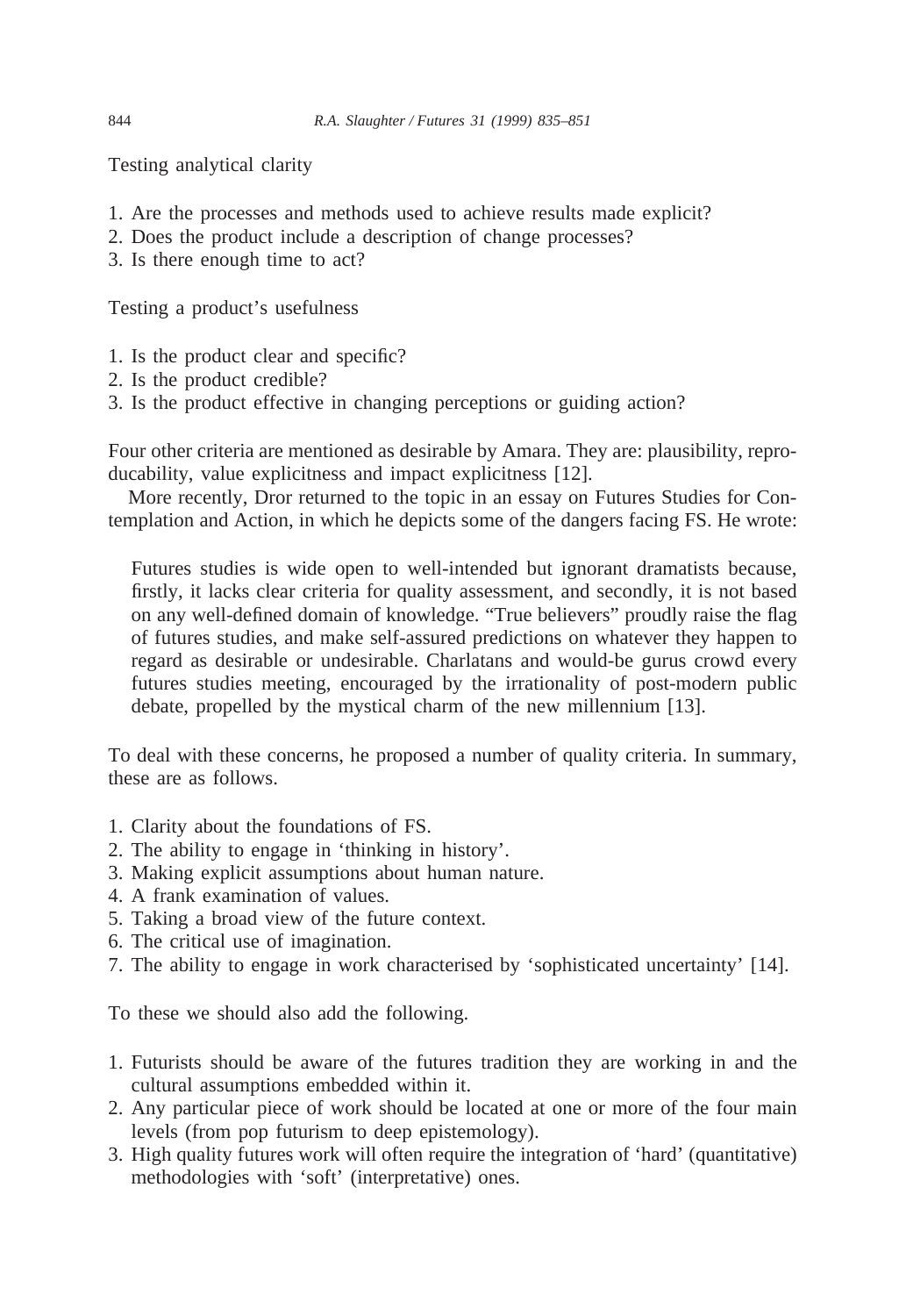In short, and contrary to popular misconceptions, FS is a profoundly challenging and very sophisticated activity that demands high standards, sound methodologies and clear, transparent, expression. (It is for such reasons that I believe that, as a general rule, understatement is infinitely preferable to overstatement in FS.) It follows that active steps are needed to establish quality standards and to rid the field of charlatans and self-promoting publicity-seekers.

## **9. Two propositions about FS**

This is as good a place as any to introduce two propositions that I will halfseriously term Slaughter's two 'laws' of FS.

- 1. High quality futures work cannot be based on ego; it is an expression of shared transpersonal aspirations to help create a better world.
- 2. The ultimate purpose of FS is to open out productive 'mind spaces', precursors of in-depth social innovations that, taken together, create the foundations for more advanced stages of civilised life.

The first proposition takes the notion of FS a long way beyond merely practical or empirical work. It suggests that FS is grounded in a process of transpersonal realisation, both individual and collective. In this view, the traps of ego are active impediments to high quality futures work. The second outlines what may be the basic dynamic of FS: the move from images to shared actions to positively desired futures. These indicate, to some extent, the deeper enterprise within FS and reveals why immersion in this field can be both uplifting to the human spirit and very demanding in other ways.

It follows that, besides 'lifting our game' by consciously carrying out futures work in accordance with the highest intellectual and practical standards, the field also needs a professional code of ethics.

## **10. A Futures code of ethics**

At the 1976 Dubrovnik 5th World Conference on Futures Studies, working group 1 (on ethics) produced the following general guidelines.

The elements of a professional ethical code should derive from the idea that future researchers are actors in a political reality which amongst other things implies:

- 1. the obligation to stress explicitly your value basis, the future realities you want to promote, and the underlying presuppositions your work is based upon;
- 2. the obligation to develop with others theories and test conclusions also in other perspectives than your own, and
- 3. the obligation of attempting to give all relevant information about your work in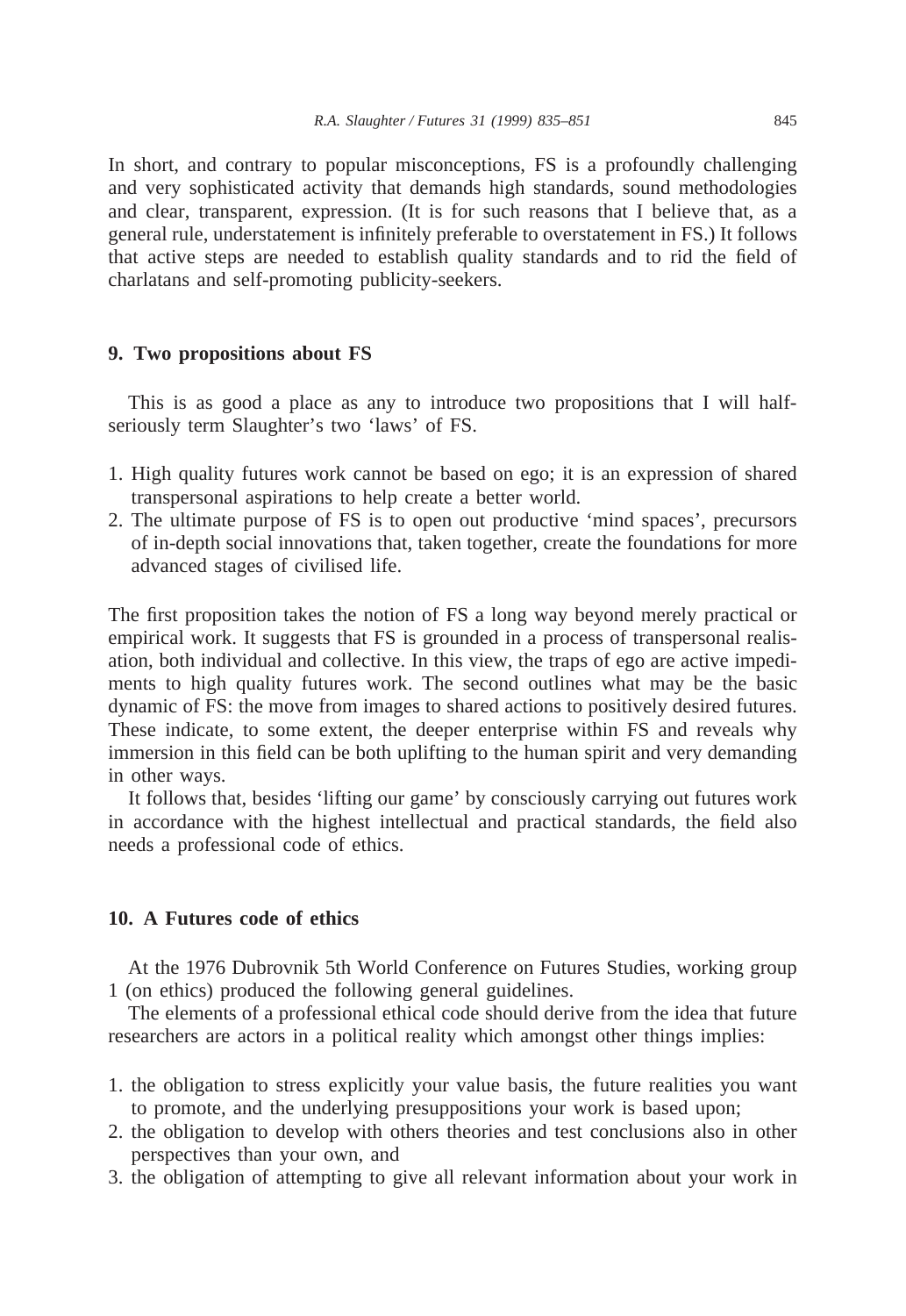such a way that it can be understood by people in general, not only those on the same professional level [15].

From here, occasional references to ethics and values have been made. For example Fowles drew early attention to what he called "the problem of values in futures research" [16]. Boulding drew on a set of specific values in outlining her case for building a "global civic culture" [17]. Kidder carried out an interesting piece of intercultural research which revealed what he called "universal human values" [18]. But it was not until 1993 that some of these ideas and proposals were codified by Bell and presented as a formal proposal for a professional code of ethics. Bell defined professional ethics as:

those virtues, values, prescriptions, or proscriptions that define proper behaviour for a person occupying a particular occupational role requiring specialised training or learning, such as a doctor, lawyer, teacher, minister etc. There are codes of conduct that define both exemplary and prohibited behaviour for members of a professional group, including their behaviour toward their clients, be they patients, students or parishioners [19].

From here, Bell lists an hierarchy of ethics and obligations. In summary, they include the following.

- 1. General obligations that futurists share with everyone (such as) honesty, respect, trustworthiness, not doing harm etc.
- 2. Obligations that flow from the most general purpose of the futures field: to maintain and improve the well being of humankind—all humankind now living and in the future—and the life-sustaining capacities of the earth.
- 3. Obligations that flow from futurist roles as scholar-researcher, teacher, practitioner, and activist.... Paramount is the search for truth, perhaps the most basic value of the futures investigator.
- 4. Other general commitments, such as working to create and maintain the kind of society in which the open and free enquiry necessary for the proper conduct of futures research is possible, keeping the findings of futures research open to the public, and treating all people with respect and fairness, recognising their human dignity [20].

He then considers the role of the futurist as consultant and provides some examples of unethical behaviour. These include placing self-interest above that of the client, withholding information and padding expenses. There is then a section on the relationship of the consultant to the client's goals. The point is made that an option for consultants is to by-pass questions of professional values and ethics by the simple practice of adopting those of their clients. A number of cases of corporate greed are discussed, and Bell argues that goal clarification may be a useful first step in the consulting process. Another response is to "make sure that the actions they (consultants) recommend to achieve the client's goals are examined also for their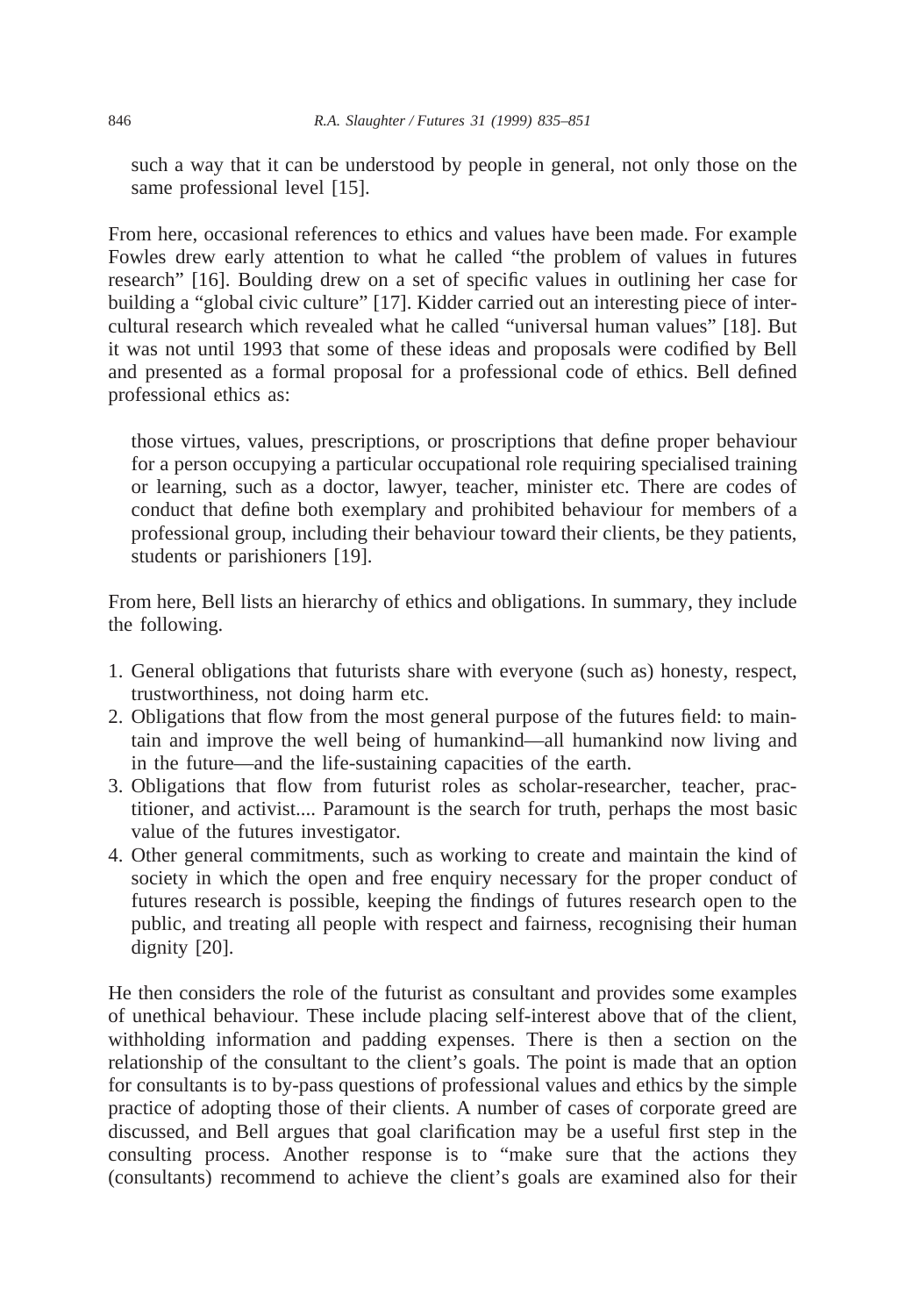consequences for other valued ends"—in other words, stakeholder analysis. He adds that clients "often welcome being informed of unintended or unanticipated consequences of their possible actions". He then goes on to outline some of the practical steps that could be taken when an irresolvable conflict arises between the consultant and the client. There are three—keep silent, speak out or resign [21].

There follows a set of specific proposals which are specifically offered to the WFS and the WFSF for implementing such a code. Bell suggests the following measures.

- 1. Descriptions of ethical and unethical behaviour should be drawn up.
- 2. Procedures for filing complaints of ethical violations, mechanisms for investigating and judging complaints, ways of providing support for futurists under attack... and forms of punishments for violators be created.
- 3. The establishment of prizes for rewarding professional behaviour.
- 4. The circulation of a draft code to the members of the WFS and the WFSF.
- 5. The submission of a final draft to the officers of these organisations [22].

It should be noted that the proposals outlined here are explored in much more detail in Vol 2 of Prof. Bell's opus on the *Foundations of Futures Studies* [7]. There would appear to be no good reason why proposals along these lines should not be implemented at the earliest opportunity. Indeed, such implementation should be regarded as a priority by all those who wish to see "good work distinguished from bad" and the field assisted in its long path toward wider acceptance professionally and in wider communities.

## **11. Professional capabilities and behaviour**

By way of summarising some of the material presented here, it may be useful to approach the question of professional standards in futures work from a different direction. That is, by considering possible answers to commonly-asked questions. I will then attempt to suggest some of the specific actions that could be taken by the WFSF.

## *11.1. What should professional futurists know?*

The origins, character and contemporary expressions of the field. The uses and limitations of the key methodologies. Ways of knowing and conceptual frameworks appropriate to futures work. Aspects of the futures literature. How to access key ideas and people in the field. An overview of the knowledge base of FS. Strategies for the implementation of futures work in a variety of contexts. A futures code of ethics.

### *11.2. What knowledge of methods should guide their approach to methods?*

In-depth understanding of the origins, problematics, strengths and weaknesses of any method or cluster of methods. Ability to explain the assumptions behind a parti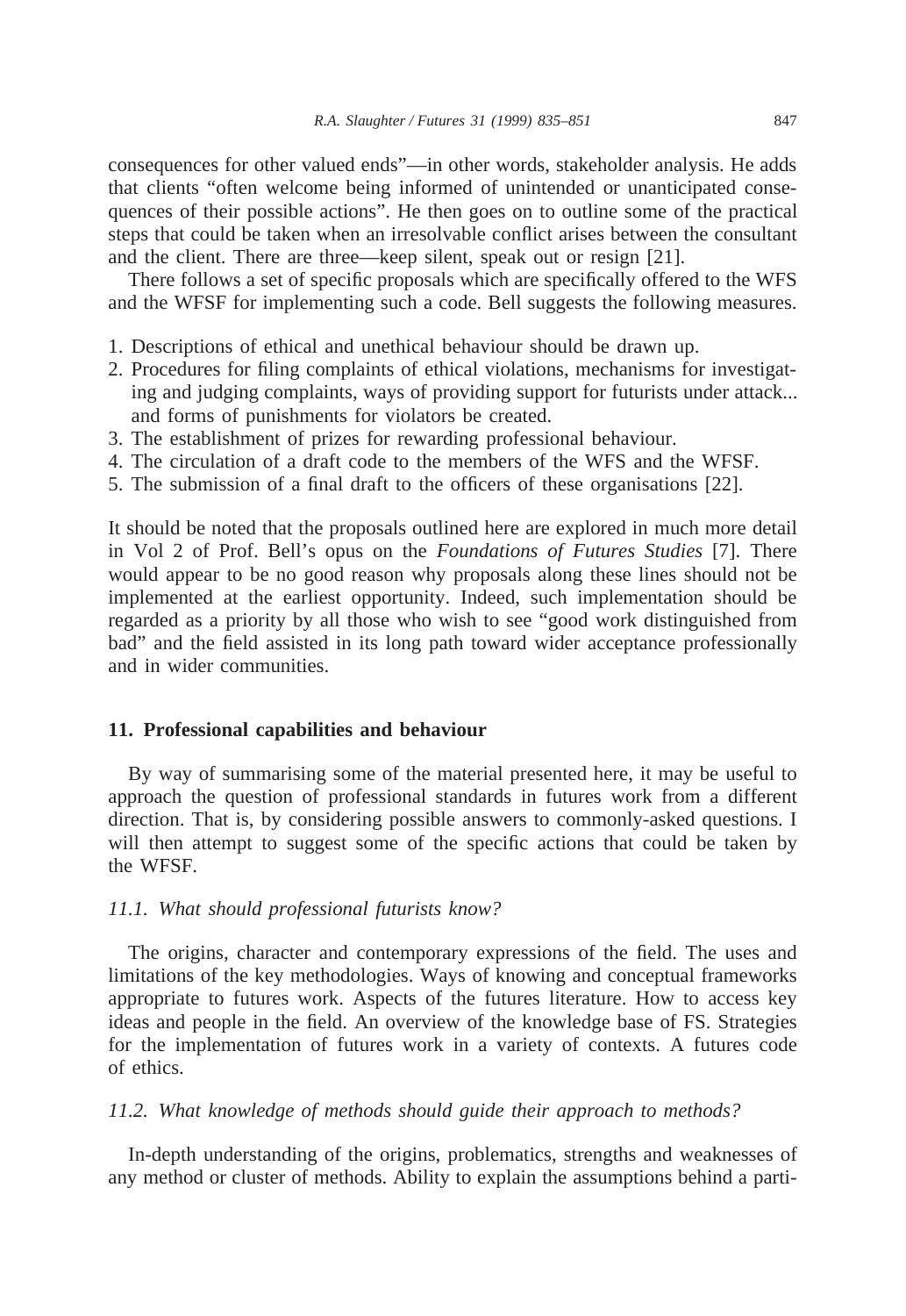cular method or methods to no-futurists. Knowledge of which methods suit a variety of needs and purposes. Ability to recommend other practitioners when clients' needs fall outside an individual's professional competence. Knowledge of the distinctiveness and limitations of one's own competence. Professional judgement about when to say 'no'.

## *11.3. What qualifications are needed to carry out professional futures work?*

It is highly desirable that a professional degree (Masters or above) in FS be gained in order to practice as a futurist. Where, for reasons of personal history, geography, cultural or social limitation, a long-term, and successful involvement in futures work can be demonstrated to a group of peers, this may, in some cases, be viewed as a secondary path to recognition. The point here is the quality of involvement in, and promotion of, the field, not self-promotion by an individual.

## *11.4. Where should professional qualifications come from?*

A recognised program of university studies; sustained and successful attendance at professional courses organised, run by bona fide futures organisations, and staffed by professional, practicing futurists; or successful participation in a relevant distance learning program.

### *11.5. How should futurists behave?*

In accordance with the highest professional standards set down in other relevant disciplines and with their own code of ethics.

## *11.6. How should unprofessional behaviour and substandard work be dealt with?*

The former should be brought to the attention of an appointed ethics committee derived from the officers of one or more leading futures organisations. The latter should be empowered to impose sanctions on individuals and to suggest a process of mentoring to help individuals in professional difficulty. In the most extreme cases individuals should be asked to quit the field. Sub-standard work should continue to be critiqued in futures publications, web sites and through the normal process of peer review.

## *11.7. Where does power and control lie in the environment of futures work?*

Since FS is a broad, ramified and open field, power and control are not concepts (or realities) that thrive within it. Apart from that defined above, there is little or no instrumental power available or needed. However, great symbolic power can be wielded by respected individuals and professional organisations. So the power to tell apart, e.g., good work from bad, rests within all the processes of quality control and discrimination that are available to any such broad entity as FS, as mentioned above.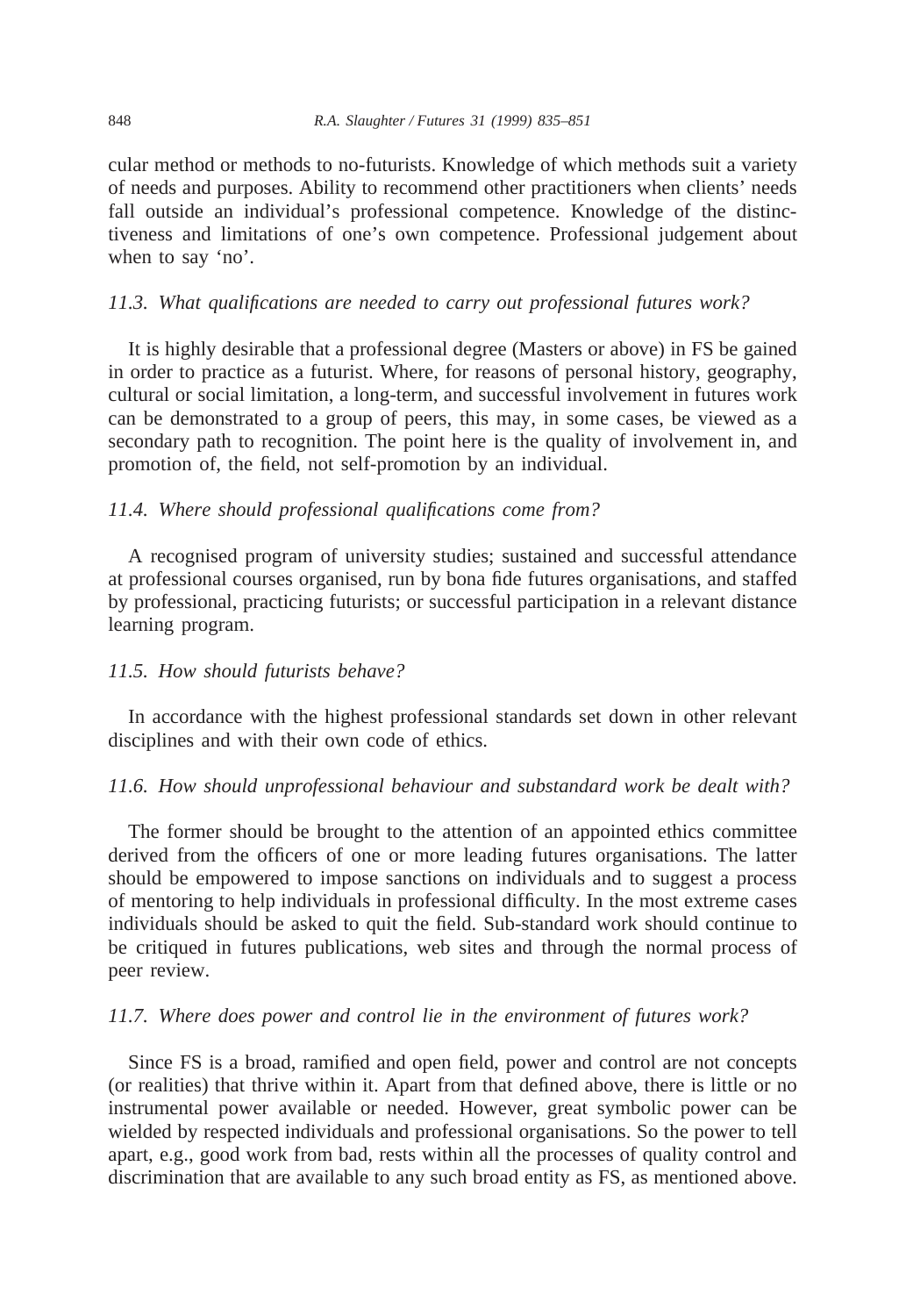## *11.8. What can be done to reduce or eliminate the abuse of futures discourses, tools and methods?*

Where abuse is suspected, a group of highly-regarded professional futurists should be assembled on an ad hoc basis to consider the matter. They should study the situation carefully and refer their collective judgements back to the appropriate ethics committee. A public determination should then be made.

## *11.9. Are there types of work that futurists should avoid?*

Yes, those that conflict with their professional ethics, ie., that are exploitive, dishonest, unreasonably self-promoting and which, in any way, bring the profession into disrepute. An evolving body of practice and judgement should be developed to adjudicate particular cases (as in conventional law).

## *11.10. How can good work be distinguished from bad?*

Good work is productive work. It contributes in tangible ways to the fundamental purposes of the futures field, i.e., to the betterment, well-being, protection and further positive development of humankind within its environment, present and future. Bad work is work that cannot be assimilated to progressive values, needs or purposes. It detracts in some clear way from the futures enterprise and its projects. Bad work is a symbolic cost or tax upon the disciplinary entity of FS. It retards progress and adds to existing difficulties.

## *11.11. How can good work be encouraged and bad work discouraged?*

By a pattern of rewards and sanctions determined by leading members of the international futures community and applied by clearly legitimate meta-organisational entities. Also by setting out clear qualitative guidelines for participating in various kinds of futures work [23].

## **12. The WFSF as a 'peak body' in the futures arena**

The WFSF should be regarded as a peak body within the wider international arena of FS. This is obviously easier to explore as an idea than to implement. To implement requires that the WFSF continue to evolve and to develop organisationally and financially. In the past, all posts have been honorary and its financial capabilities have been limited. This is, to some extent, a reflection of the 'cultural' orientation of the WFSF (as opposed to more 'commercial' options). But, while the former is progressive and inclusive, and sustains many very vital values, something more hard-edged and capable is also needed if the issues discussed in this paper are to support a better-recognised and more professional body of futures practitioners. Here are some possible ideas for critique and further elaboration.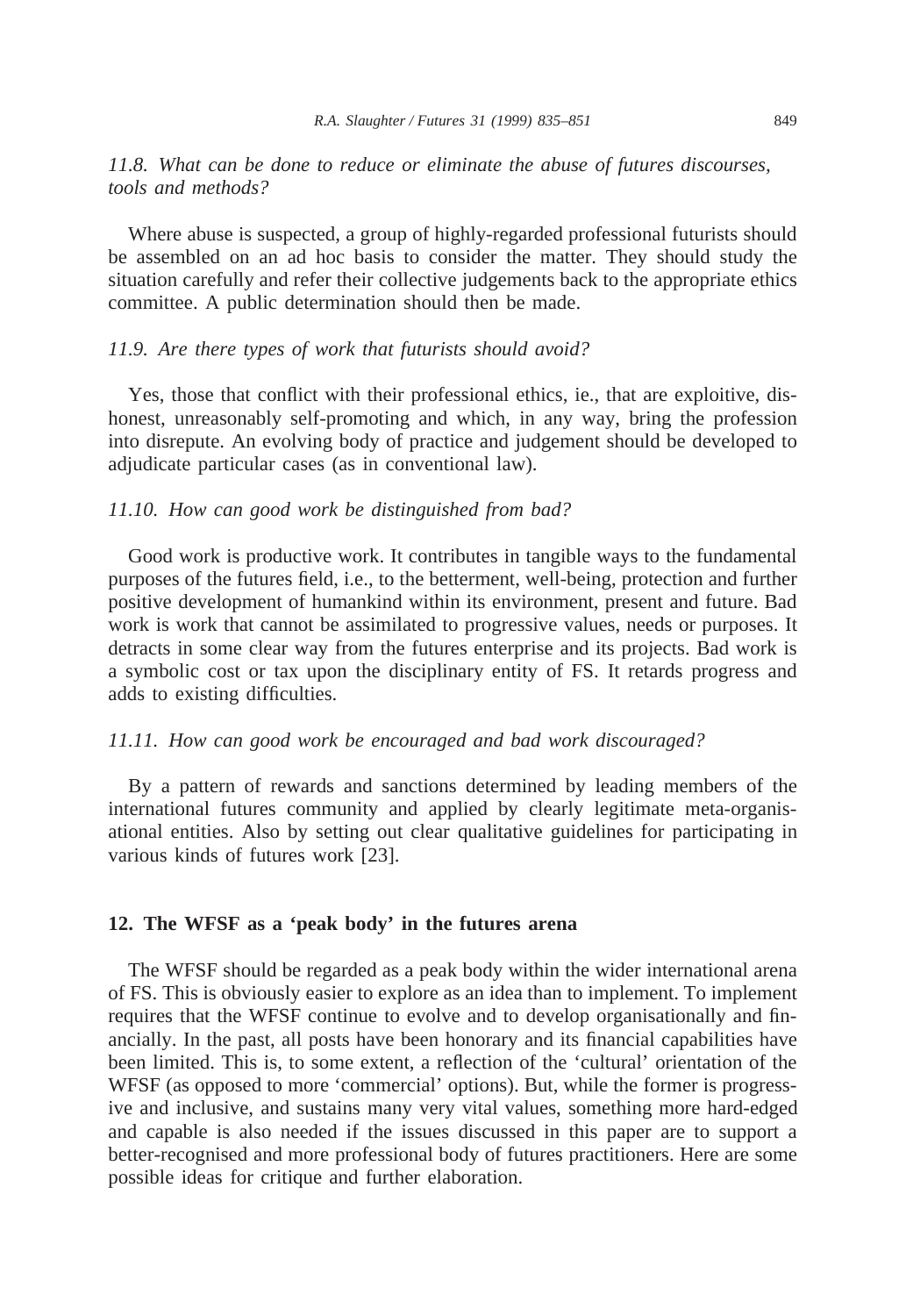- 1. Work toward a 'lean but high quality' world council of international futures organisations with the WFSF as a participant in the process. The WCIFO would require 'hard' funding because its role would be a fundamental service to humanity.
- 2. Develop new sources of income, i.e., the WFSF could act as a broker for professional services, the latter to contribute back an agreed % of income to the organisation.
- 3. Liaise with UNESCO to upgrade the profile and involvement of the WFSF.
- 4. Work toward a professional secretariat and paid officers so that admin. support of the WFSF becomes a full-time activity. Improve the quality, range and frequency of publications; also of internet presence.
- 5. Continue and extend the present membership drive.
- 6. Take active steps to derive a Code of Ethics along the lines suggested by Bell.
- 7. Develop practical policy guidelines for different categories of activities such as business, government and education.

#### **13. Conclusion**

The approach of the new millennium provides a unique historical opportunity to re-focus the attention of humanity from the past and present to the emerging, but threatened, future. In order to accelerate social learning, the futures field urgently needs to engage in a serious "bootstraps" operation and lift its game in every area. While the open and facilitative aspects of futures work should not be dismissed or minimised, the field must move beyond its identification with limited areas, agendas and interests. In order to do so it will have to move beyond earlier Western models [24]. It will need to show itself capable of the highest professional standards in every area including: publications, consulting, public utterances by practicing futurists, work carried out in the public interest and in academic endeavours across the board. The standards demanded in higher education, as well as the legitimate demands of clients for high-quality innovative work, require that futures practitioners learn to perform their art, whether it be in writing, scenario building or teaching, such that they progressively receive professional sanction from the wide range of critics, incumbents and opinion-leaders that can be found in every vital field of human endeavour.

For Futures Studies to advance to the point where it is accepted as a relevant and useful globe-spanning metadiscipline it must pursue quality in every aspect of its work, both individual and collective.

### **References**

- [1] Mumford L. The myth of the machine, vol. 2: The pentagon of power. NY: HBJ, 1970.
- [2] David H. Challenges for the Future. In: Proceedings of the International Futures Research Conference, vol. 4, Kyoto: Kodansha Ltd., 1970:102.